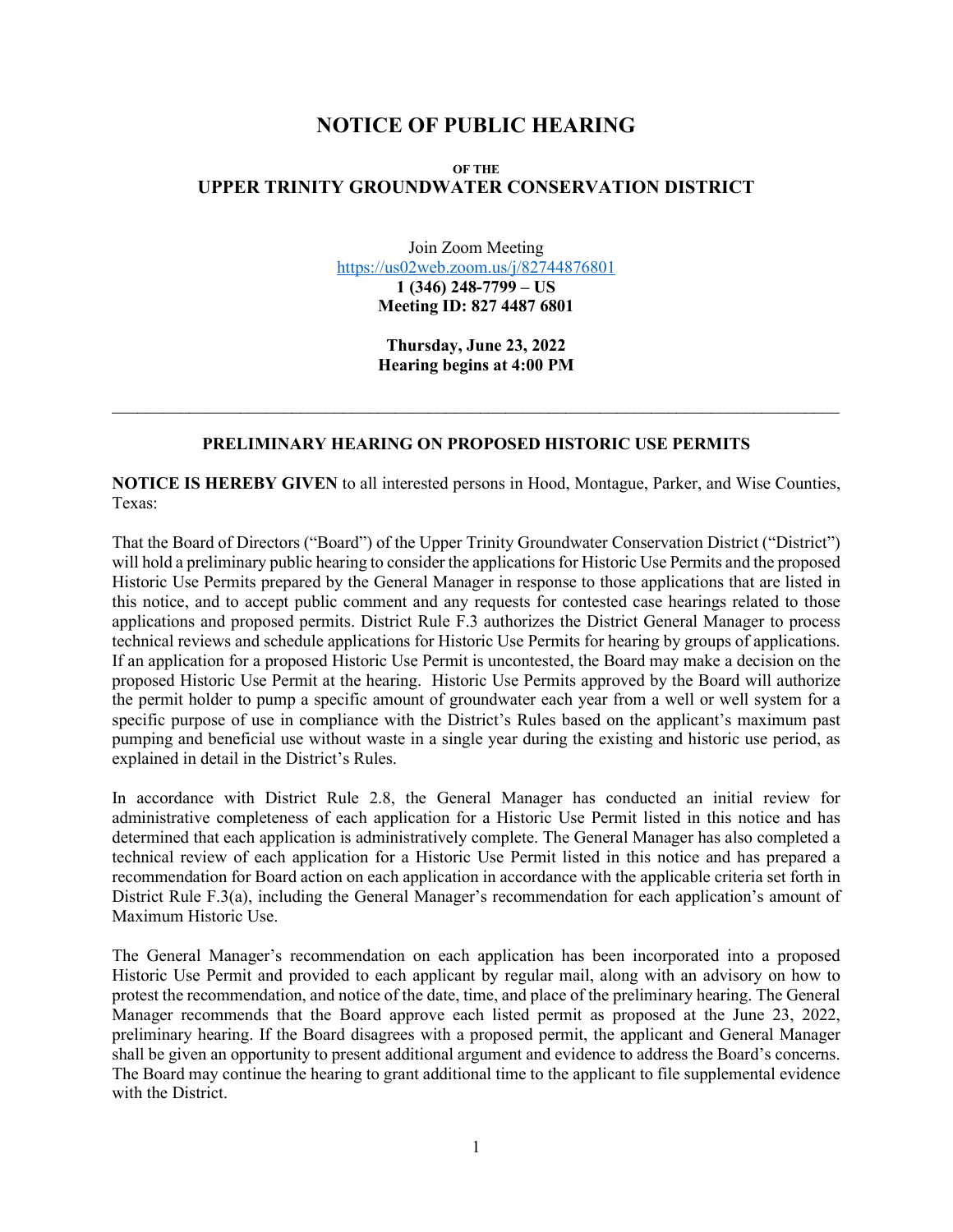**Persons wanting to request a contested case hearing on a Historic Use Permit application or proposed permit listed in this notice must submit a written request for a contested case hearing that is received by the District on or before the date of the preliminary hearing as it appears on this notice, as well as before Board action on the application. Such written requests for a contested case hearing must contain the information required in District Rule E.6(d).** A separate contested case hearing request must be submitted for each permit application or proposed permit for which a person desires a contested case hearing. Persons seeking a contested case hearing should participate in the hearing remotely by videoconference or teleconference if possible, as set forth below. Additional requirements for requesting a contested case hearing on an application may be found in Appendix E, Rule E.6, of the District Rules: <https://uppertrinitygcd.com/wp-content/uploads/2021/02/UTGCD-RULES.pdf>

The preliminary hearing will be held on Thursday, June 23, 2022, at 4:00 p.m. and will be conducted by online videoconference / teleconference. The District Board of Directors will also hold a regular Board meeting at the same time and place as the preliminary hearing on the applications for a Historic Use Permit. The regular Board meeting will have a separate notice and agenda.

Questions or requests for additional information, including copies of a permit application or proposed permit being considered by the Board, should be directed to the District's General Manager, Doug Shaw, by phone at (817) 523-5200, by email at [doug@uppertrinitygcd.com,](mailto:doug@uppertrinitygcd.com) or by mail at P.O. Box 1749, Springtown, TX 76082. Contested case hearing requests and written comments must be emailed or mailed to the General Manager at the same email address and mailing address, or by delivering the request to the District office at 1859 West Highway 199, Springtown, Texas 76082.

In order to facilitate social distancing and to slow the spread of COVID-19 (Coronavirus), and in accordance with Section 418.016 of the Texas Government Code and actions taken by the Office of the Governor of Texas on March 16, 2020, suspending various provisions of Chapter 551 of the Texas Government Code, this preliminary hearing and the regular meeting of the Board of Directors of the Upper Trinity Groundwater Conservation District will be conducted by online videoconference / teleconference.

 $\_$  , and the set of the set of the set of the set of the set of the set of the set of the set of the set of the set of the set of the set of the set of the set of the set of the set of the set of the set of the set of th

For the hearing, some members of the Board may be physically present at the Board's regular meeting location at the District office in Springtown, Texas. However, members of the public interested in joining the hearing must do so remotely in order to promote social distancing and to slow the spread of COVID-19 (Coronavirus). At least a quorum of the Board will attend the hearing either in person or remotely (online) via the Zoom Remote Conferencing Service.

Notice of this hearing has been provided to any person who has requested such notice as required by the District Rules.

Persons wanting to join the hearing remotely to observe the hearing, hear the communications that occur at the hearing and the public deliberations of the Board, make verbal comments on an application for a Historic Use Permit, or provide verbal comments in support of their written request for a contested case hearing may join the hearing at no charge online at the following address:<https://us02web.zoom.us/j/82744876801> Members of the public may also access the hearing by telephone at the following number: (346) 248-7799. Use Meeting ID: 827 4487 6801. Long distance charges may apply to persons calling in to one of these two numbers, depending upon their phone carrier and plan.

Any additional public information concerning this hearing will be posted on the District's website "Meetings" page prior to or during the hearing at: <https://uppertrinitygcd.com/meetings/>

Additionally, an audio recording of the hearing will be made, and can be requested after the conclusion of the hearing by sending a written request to the District at P.O. Box 1749, Springtown, Texas, 76082, or by email to:  $doug@uppertrinitygcd.com$ .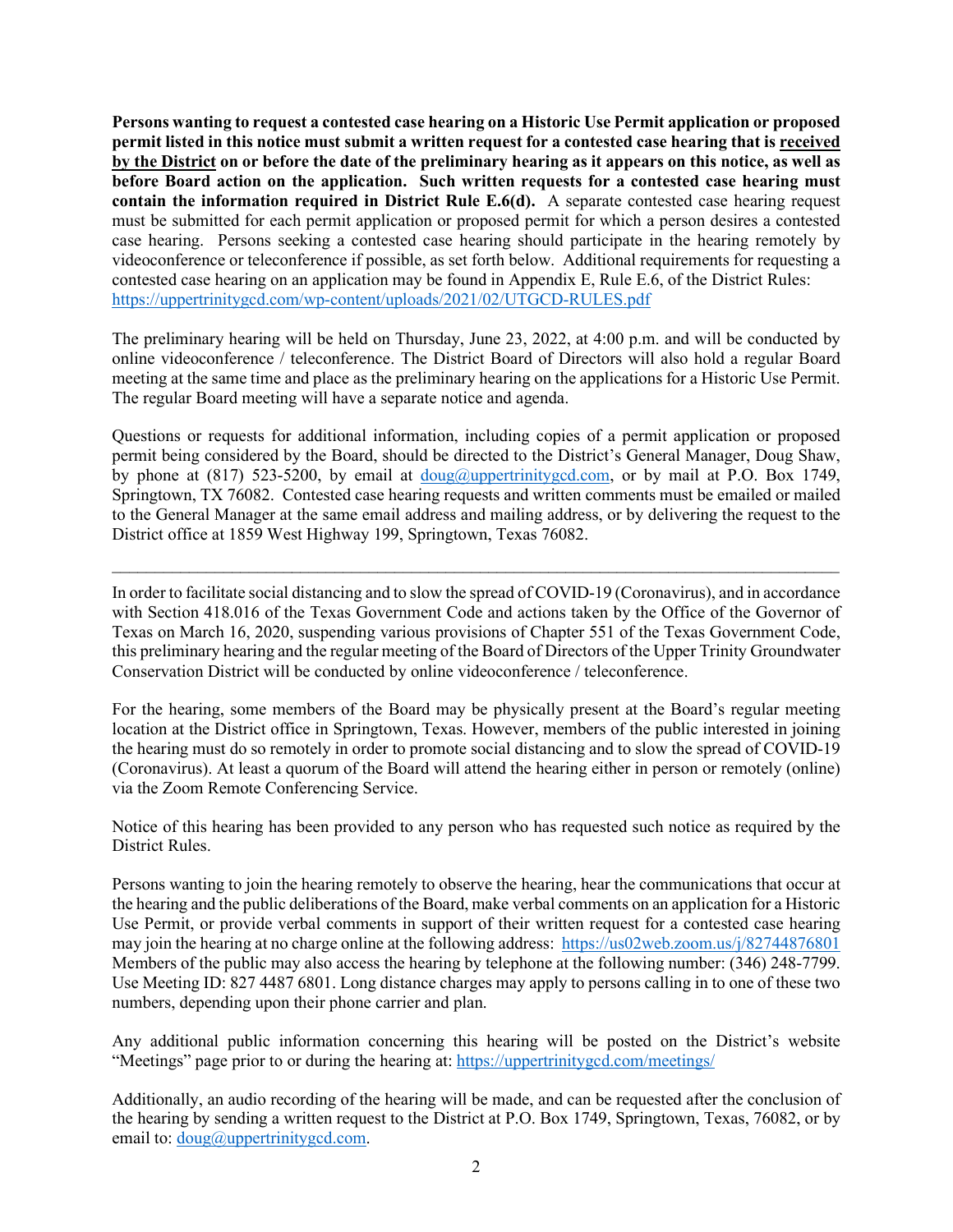## **PROPOSED HISTORIC USE PERMITS RECOMMENDED FOR APPROVAL**

**Applicant/Permittee:** CSWR Texas Utility Operating Company, LLC — 1650 Des Peres Rd., Suite 303, St. Louis, MO 63131 **System ID:** 054-H

**Approximate location of wells included in permit application:** Various locations around the Laguna Tres subdivision, located on the Northeast side of the intersection of FM 51 and Granada Calle St in Granbury.

**Maximum Historic Use:** 39,482,220 gallons/year

**Requested Permit Volume:** 39,482,220 gallons/year

**Purpose of use:** The wells in the system are used for the public water supply for the Laguna Tres subdivision and services approximately 225 connections.

**General Manager's Recommendation:** 39,482,220 gallons/year

**Applicant/Permittee:** CSWR Texas Utility Operating Company, LLC — 1650 Des Peres Rd., Suite 303, St. Louis, MO 63131

**\_\_\_\_\_\_\_\_\_\_\_\_\_\_\_\_\_\_\_\_\_\_\_\_\_\_\_\_\_\_\_\_\_\_\_\_\_\_\_\_\_\_\_\_\_\_\_\_\_\_\_\_\_\_\_\_\_\_\_\_\_\_\_\_\_\_\_\_\_\_\_**

**System ID:** 055-H

**Approximate location of wells included in permit application:** Various locations around the Laguna Vista subdivision located on the West side of the intersection of FM 51 and Aqua Vista Dr. North of Granbury.

**Maximum Historic Use:** 23,861,720 gallons/year

**Requested Permit Volume:** 23,861,720 gallons/year

**Purpose of use:** The wells in the system are used for the public water supply for the Laguna Vista subdivision and services approximately 224 connections.

**\_\_\_\_\_\_\_\_\_\_\_\_\_\_\_\_\_\_\_\_\_\_\_\_\_\_\_\_\_\_\_\_\_\_\_\_\_\_\_\_\_\_\_\_\_\_\_\_\_\_\_\_\_\_\_\_\_\_\_\_\_\_\_\_\_\_\_\_\_\_\_**

**General Manager's Recommendation:** 23,861,720 gallons/year

**Applicant/Permittee:** Kim Pendry and Lisa Briggs — 3591 Rasco Ct., Granbury, TX 76048 **System ID:** 067-H

**Approximate location of wells included in permit application:** 0.9 miles West Southwest of the intersection of Rasco Ct. and Paluxy Hwy South of Granbury.

**Maximum Historic Use:** 7,697,199 gallons/year

**Requested Permit Volume:** 7,697,199 gallons/year

**Purpose of use:** The well in the system is used to supply water for oil and gas operations.

**General Manager's Recommendation:** 7,697,199 gallons/year

**Applicant/Permittee:** XTO Energy — 4800 Blue Mound Rd., Fort Worth, TX 76106 **System ID:** 070-H

**Approximate location of wells included in permit application:** 0.08 miles West of the intersection of Waples Rd. and Temple Hall Hwy in Waples.

**\_\_\_\_\_\_\_\_\_\_\_\_\_\_\_\_\_\_\_\_\_\_\_\_\_\_\_\_\_\_\_\_\_\_\_\_\_\_\_\_\_\_\_\_\_\_\_\_\_\_\_\_\_\_\_\_\_\_\_\_\_\_\_\_\_\_\_\_\_\_\_**

**Maximum Historic Use:** 37,986,600 gallons/year

**Requested Permit Volume:** 37,986,600 gallons/year

**Purpose of use:** The well in the system is used to supply water for oil and gas operations.

**General Manager's Recommendation:** 37,986,600 gallons/year

**\_\_\_\_\_\_\_\_\_\_\_\_\_\_\_\_\_\_\_\_\_\_\_\_\_\_\_\_\_\_\_\_\_\_\_\_\_\_\_\_\_\_\_\_\_\_\_\_\_\_\_\_\_\_\_\_\_\_\_\_\_\_\_\_\_\_\_\_\_\_\_**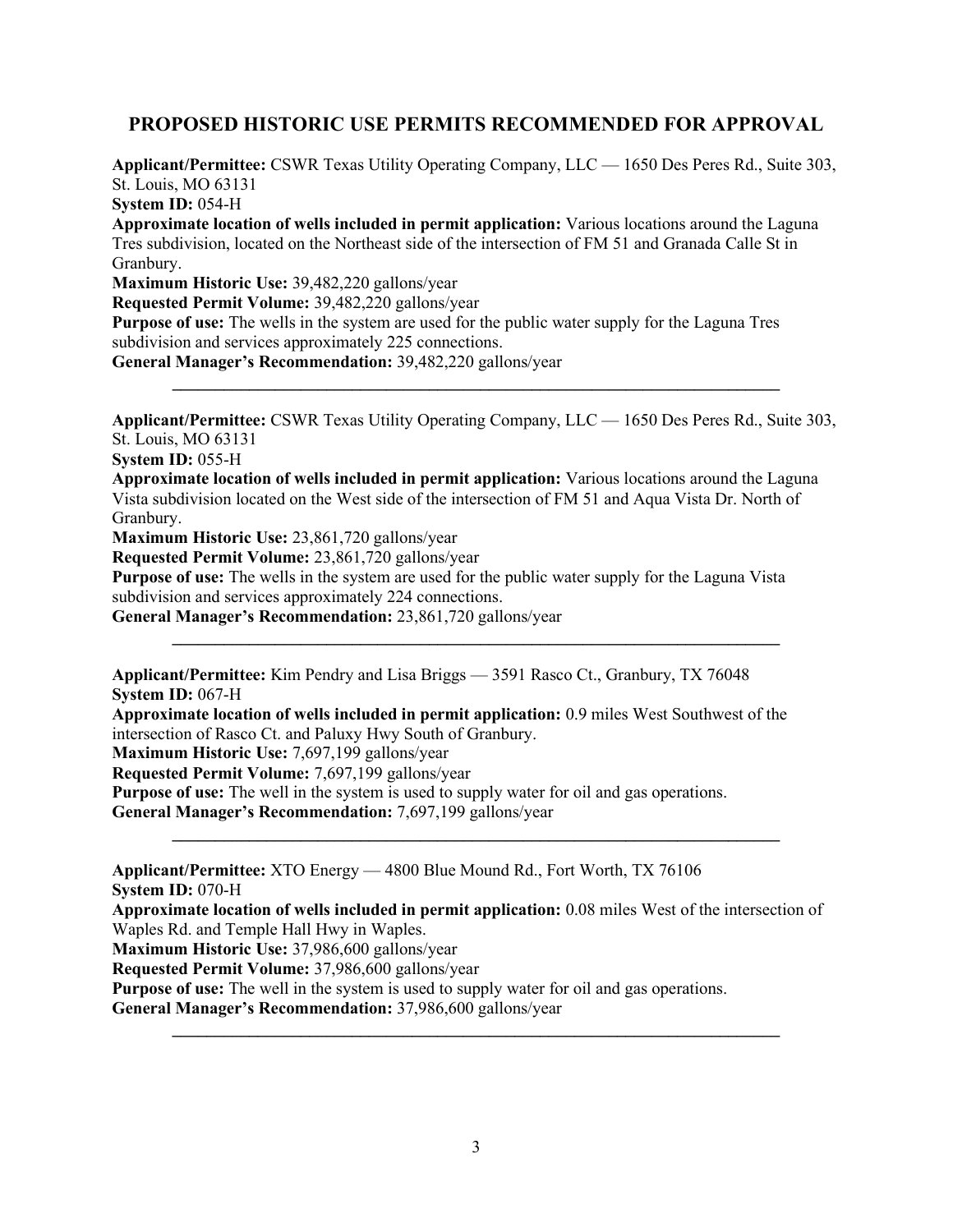**Applicant/Permittee:** XTO Energy — 4800 Blue Mound Rd., Fort Worth, TX 76106 **System ID:** 071-H **Approximate location of wells included in permit application:** 0.56 miles Northeast of the intersection of Boyd Rd. and Little Rd., 1.81 miles South of Center Mill. **Maximum Historic Use:** 355,770 gallons/year **Requested Permit Volume:** 355,770 gallons/year **Purpose of use:** The wells in the system are used to supply water for oil and gas operations. **General Manager's Recommendation:** 355,770 gallons/year

**\_\_\_\_\_\_\_\_\_\_\_\_\_\_\_\_\_\_\_\_\_\_\_\_\_\_\_\_\_\_\_\_\_\_\_\_\_\_\_\_\_\_\_\_\_\_\_\_\_\_\_\_\_\_\_\_\_\_\_\_\_\_\_\_\_\_\_\_\_\_\_**

**Applicant/Permittee:** XTO Energy — 4800 Blue Mound Rd., Fort Worth, TX 76106 **System ID:** 072-H **Approximate location of wells included in permit application:** 0.22 and 0.39-miles Northeast of the intersection of Temple Hall Hwy and Monroe Hwy., 4 miles North of Waples. **Maximum Historic Use:** 13,004,861 gallons/year **Requested Permit Volume:** 13,004,861 gallons/year **Purpose of use:** The wells in the system are used to supply water for oil and gas operations. **General Manager's Recommendation:** 13,004,861 gallons/year

**Applicant/Permittee:** XTO Energy — 4800 Blue Mound Rd., Fort Worth, TX 76106 **System ID:** 073-H

**Approximate location of wells included in permit application:** 0.7 Miles Northeast of the intersection of Temple Hall Hwy and Monroe Hwy, 2.41 miles East Southeast of Center Mill.

**\_\_\_\_\_\_\_\_\_\_\_\_\_\_\_\_\_\_\_\_\_\_\_\_\_\_\_\_\_\_\_\_\_\_\_\_\_\_\_\_\_\_\_\_\_\_\_\_\_\_\_\_\_\_\_\_\_\_\_\_\_\_\_\_\_\_\_\_\_\_\_**

**\_\_\_\_\_\_\_\_\_\_\_\_\_\_\_\_\_\_\_\_\_\_\_\_\_\_\_\_\_\_\_\_\_\_\_\_\_\_\_\_\_\_\_\_\_\_\_\_\_\_\_\_\_\_\_\_\_\_\_\_\_\_\_\_\_\_\_\_\_\_\_**

**Maximum Historic Use:** 105,800 gallons/year

**Requested Permit Volume:** 105,800 gallons/year

**Purpose of use:** The wells in the system are used to supply water for oil and gas operations.

**General Manager's Recommendation:** 105,800 gallons/year

**Applicant/Permittee:** EOG Resources, Inc. — 421 W. 3rd, Suite 150, Fort Worth, TX 76102 **System ID: 086-H** 

**Approximate location of wells included in permit application:** Various locations on the property located 0.25 miles Northwest of the intersection of CR 309 and FM 2174, in Fort Spunky.

**Maximum Historic Use:** 81,731,496 gallons/year

**Requested Permit Volume:** 81,731,496 gallons/year

**Purpose of use:** The wells in the system are used to provide water for industrial sand processing **General Manager's Recommendation:** 81,731,496 gallons/year

**Applicant/Permittee:** DL Calander Properties, LLC — 2184 Joe Field Rd., Dallas, TX 75229 **System ID:** 091-H

**Approximate location of wells included in permit application:** 6500 US. Hwy. 377 West, Tolar, TX 76046

**\_\_\_\_\_\_\_\_\_\_\_\_\_\_\_\_\_\_\_\_\_\_\_\_\_\_\_\_\_\_\_\_\_\_\_\_\_\_\_\_\_\_\_\_\_\_\_\_\_\_\_\_\_\_\_\_\_\_\_\_\_\_\_\_\_\_\_\_\_\_\_**

**Maximum Historic Use:** 5,435,100 gallons/year

**Requested Permit Volume:**1,500,000 gallons/year

**Purpose of use:** The wells in the system are used for commercial purposes.

**General Manager's Recommendation:** 1,500,000 gallons/year

**\_\_\_\_\_\_\_\_\_\_\_\_\_\_\_\_\_\_\_\_\_\_\_\_\_\_\_\_\_\_\_\_\_\_\_\_\_\_\_\_\_\_\_\_\_\_\_\_\_\_\_\_\_\_\_\_\_\_\_\_\_\_\_\_\_\_\_\_\_\_\_**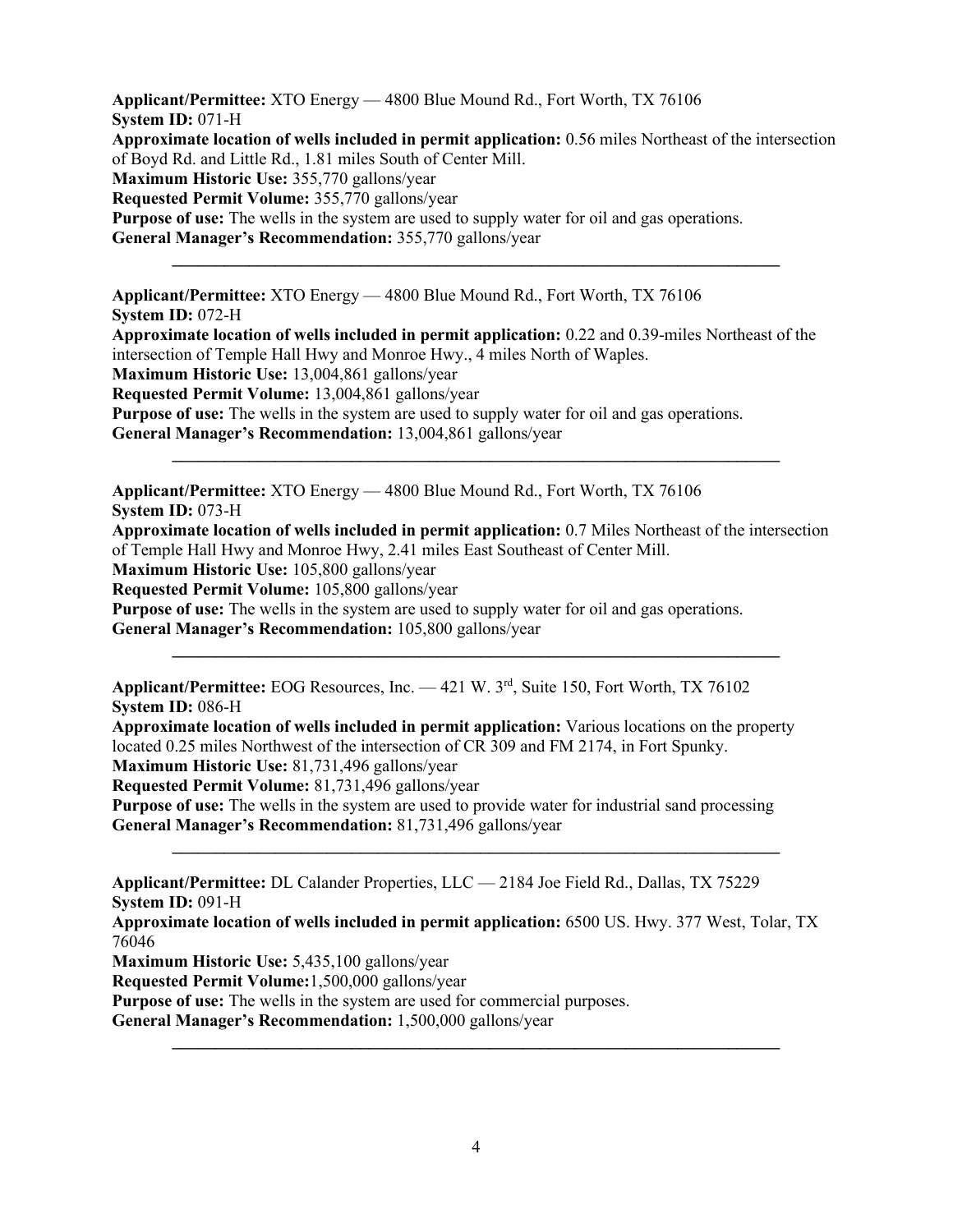**Applicant/Permittee:** Bille Beane — 328 FM 1758, Sunset, TX 76270 **System ID:** 048-M **Approximate location of wells included in permit application:** 0.5 miles West Southwest of the intersection of Dry Valley Rd. and Posey Brewer Rd., 2.92 miles Southeast of Salona. **Maximum Historic Use:** 12,312,100 gallons/year **Requested Permit Volume:** 12,312,100 gallons/year **Purpose of use:** The well in the system is used to provide water for oil and gas operations. **General Manager's Recommendation:** 12,312,100 gallons/year **\_\_\_\_\_\_\_\_\_\_\_\_\_\_\_\_\_\_\_\_\_\_\_\_\_\_\_\_\_\_\_\_\_\_\_\_\_\_\_\_\_\_\_\_\_\_\_\_\_\_\_\_\_\_\_\_\_\_\_\_\_\_\_\_\_\_\_\_\_\_\_**

**Applicant/Permittee:** New Progress WSC — PO Box 191, Weatherford, TX 76086 **System ID:** 045-P

**Approximate location of wells included in permit application:** Various locations around the MarLynn, Spring Valley, and Enchanted Lake Subdivisions 4.3 miles South of Sanctuary off FM 730. **Maximum Historic Use:** 7,767,800 gallons/year

**Requested Permit Volume:** 7,767,800 gallons/year

**Purpose of use:** The wells in the system are used for the public water supply for the interconnected Spring Valley, MarLynn, and Enchanted Lake Systems. The Spring Valley system service approximately 91 connections, MarLynn approximately 16 connections, and Enchanted Lakes approximately 13 connections.

**\_\_\_\_\_\_\_\_\_\_\_\_\_\_\_\_\_\_\_\_\_\_\_\_\_\_\_\_\_\_\_\_\_\_\_\_\_\_\_\_\_\_\_\_\_\_\_\_\_\_\_\_\_\_\_\_\_\_\_\_\_\_\_\_\_\_\_\_\_\_\_**

**General Manager's Recommendation:** 7,767,800 gallons/year

**Applicant/Permittee:** New Progress WSC — PO Box 191, Weatherford, TX 76086 **System ID: 046-P** 

**Approximate location of wells included in permit application:** Various locations within the Ponderosa Hills and Highland Lakes subdivisions 4.2 miles Northwest of Cresson.

**Maximum Historic Use:** 13,917,700 gallons/year

**Requested Permit Volume:** 13,917,700 gallons/year

**Purpose of use:** The wells in the system are used for the public water supply for the interconnected Ponderosa Hills (approximately 78 connections) and Highland Lakes (approximately 51 connections) systems.

**General Manager's Recommendation:** 13,917,700 gallons/year

**Applicant/Permittee:** New Progress WSC — PO Box 191, Weatherford, TX 76086 **System ID:** 047-P

**Approximate location of wells included in permit application:** 0.17 Miles South of the intersection of Lone Oak Rd and Debbie Ct, in Hudson Oaks.

**\_\_\_\_\_\_\_\_\_\_\_\_\_\_\_\_\_\_\_\_\_\_\_\_\_\_\_\_\_\_\_\_\_\_\_\_\_\_\_\_\_\_\_\_\_\_\_\_\_\_\_\_\_\_\_\_\_\_\_\_\_\_\_\_\_\_\_\_\_\_\_**

**\_\_\_\_\_\_\_\_\_\_\_\_\_\_\_\_\_\_\_\_\_\_\_\_\_\_\_\_\_\_\_\_\_\_\_\_\_\_\_\_\_\_\_\_\_\_\_\_\_\_\_\_\_\_\_\_\_\_\_\_\_\_\_\_\_\_\_\_\_**

**Maximum Historic Use:** 4,415,200 gallons/year

**Requested Permit Volume:** 4,415,200 gallons/year

**Purpose of use:** The well in the system is used for the public water supply for the Enchanted Oaks system servicing approximately 76 connections

**General Manager's Recommendation:** 4,415,200 gallons/year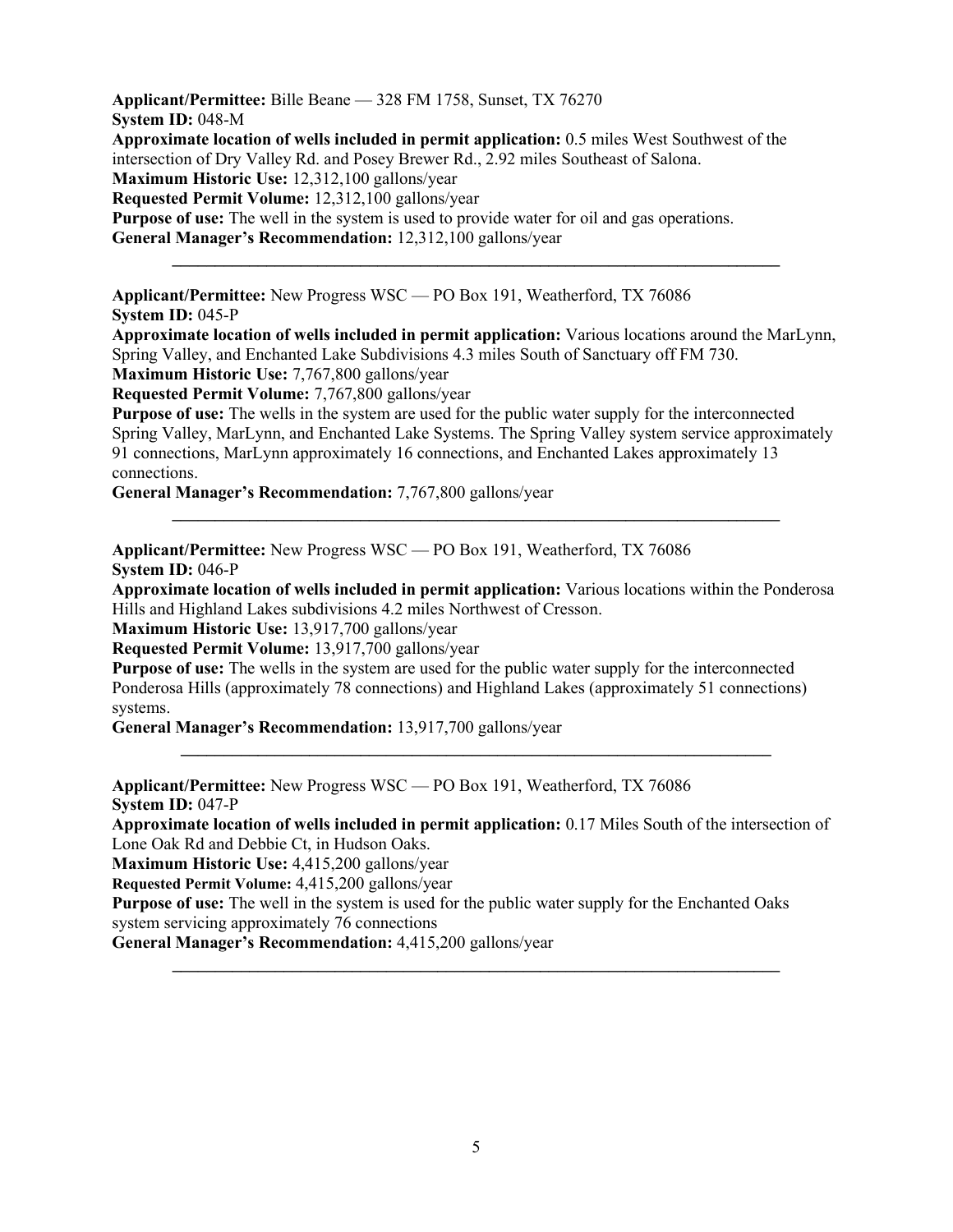**Applicant/Permittee:** Patterson Water Supply, LLC. — 446 Graham Grove Road, Collinsville, TX 76233

**System ID:** 052-P

**Approximate location of wells included in permit application:** Various locations within the Crazy Horse Ranchos subdivision located at the intersection of Johnson Bend Rd and Oak Dr., 5 miles Northwest of Weatherford.

**Maximum Historic Use:** 4,870,554 gallons/year

**Requested Permit Volume:** 4,870,554 gallons/year

**Purpose of use:** The wells in the system are used for the public water supply for the Crazy Horse Ranchos subdivision servicing approximately 70 connections.

**General Manager's Recommendation:** 4,870,554 gallons/year

**Applicant/Permittee:** Yes Communities — 124A Yates Circle, Aledo, TX 76008 **System ID:** 066-P

**Approximate location of wells included in permit application:** Various locations with the Aledo Mobile Home Park, located at the intersection of Yates Circle and Old Annetta Rd in Aledo.

**Maximum Historic Use:** 8,045,930 gallons/year

**Requested Permit Volume:** 8,045,930 gallons/year

**Purpose of use:** The wells in the system are used for the public water supply for the Aledo Mobile Home Park water system.

**\_\_\_\_\_\_\_\_\_\_\_\_\_\_\_\_\_\_\_\_\_\_\_\_\_\_\_\_\_\_\_\_\_\_\_\_\_\_\_\_\_\_\_\_\_\_\_\_\_\_\_\_\_\_\_\_\_\_\_\_\_\_\_\_\_\_\_\_\_\_\_**

**\_\_\_\_\_\_\_\_\_\_\_\_\_\_\_\_\_\_\_\_\_\_\_\_\_\_\_\_\_\_\_\_\_\_\_\_\_\_\_\_\_\_\_\_\_\_\_\_\_\_\_\_\_\_\_\_\_\_\_\_\_\_\_\_\_\_\_\_\_\_\_**

**General Manager's Recommendation:** 8,045,930 gallons/year

**Applicant/Permittee:** Matt Lively — 125 Highland Dr., Aledo, TX 76008

**System ID:** 112-P

**Approximate location of wells included in permit application:** 12310 FM 1711, Cresson, TX 76035 **Maximum Historic Use:** 14,760,616 gallons/year

**\_\_\_\_\_\_\_\_\_\_\_\_\_\_\_\_\_\_\_\_\_\_\_\_\_\_\_\_\_\_\_\_\_\_\_\_\_\_\_\_\_\_\_\_\_\_\_\_\_\_\_\_\_\_\_\_\_\_\_\_\_\_\_\_\_\_\_\_\_\_\_**

**\_\_\_\_\_\_\_\_\_\_\_\_\_\_\_\_\_\_\_\_\_\_\_\_\_\_\_\_\_\_\_\_\_\_\_\_\_\_\_\_\_\_\_\_\_\_\_\_\_\_\_\_\_\_\_\_\_\_\_\_\_\_\_\_\_\_\_\_\_\_\_**

**Requested Permit Volume:** 13,000,000 gallons/year

**Purpose of use:** The wells in the system are used to supply water for oil and gas operations. **General Manager's Recommendation:** 13,000,000 gallons/year

**Applicant/Permittee:** XTO Energy — 4800 Blue Mound Rd., Fort Worth, TX 76106 **System ID:** 113-P

**Approximate location of wells included in permit application:** 0.70 miles Southwest of the intersection of Bethel Rd and Livingston Rd., 2 miles Northwest of Tin Top. **Maximum Historic Use:** 1,268,360 gallons/year **Requested Permit Volume:** 1,268,360 gallons/year **Purpose of use:** The wells in the system are used to supply water for oil and gas operations.

**General Manager's Recommendation:** 1,268,360 gallons/year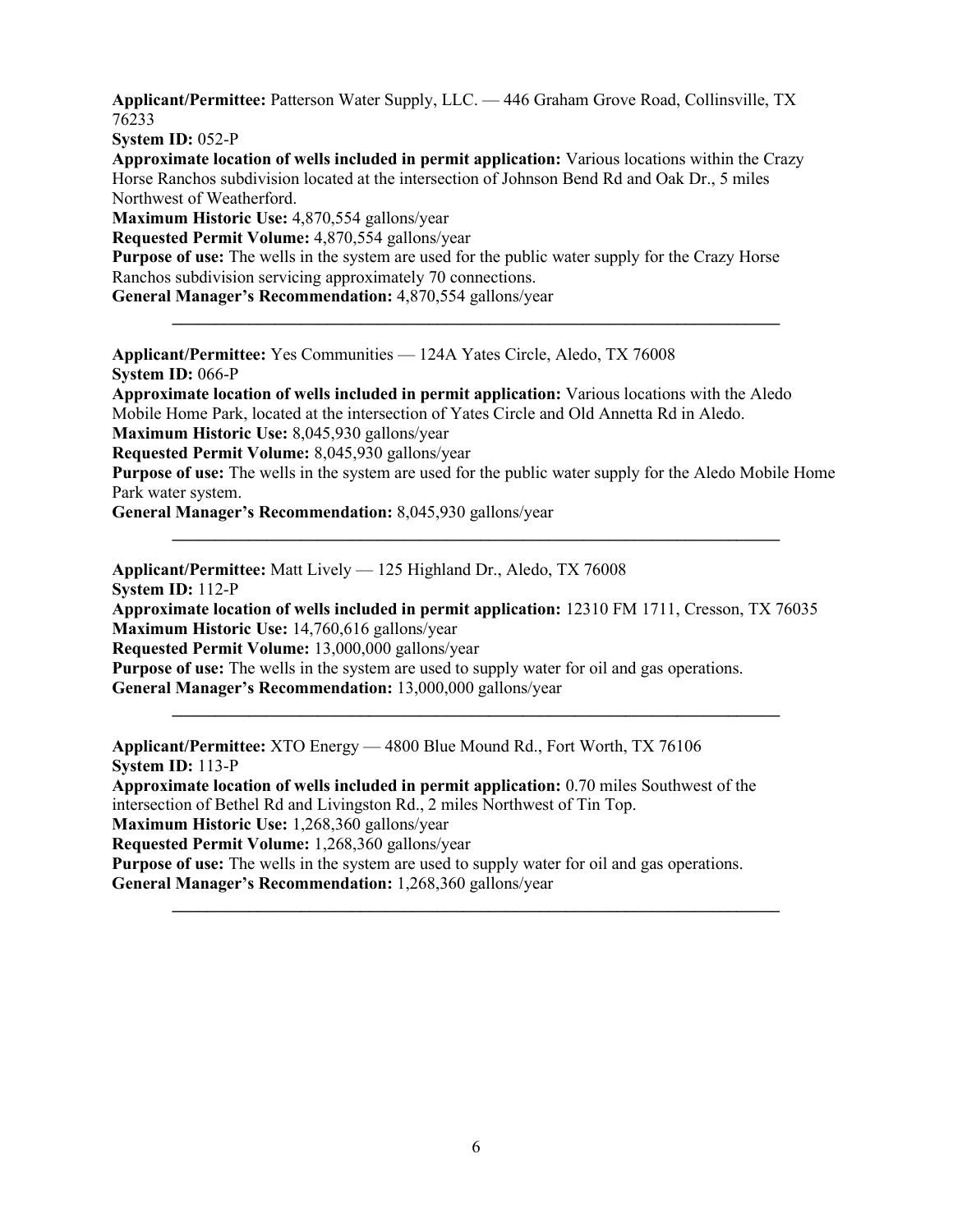**Applicant/Permittee:** XTO Energy — 4800 Blue Mound Rd., Fort Worth, TX 76106 **System ID:** 114-P **Approximate location of wells included in permit application:** 1-mile North Northwest of the intersection of FM 51 and Silverado Dr. 3.4 miles North of Center Mill. **Maximum Historic Use:** 4,570,300 gallons/year **Requested Permit Volume:** 4,570,300 gallons/year **Purpose of use:** The well in the system are used to supply water for oil and gas operations, **General Manager's Recommendation:** 4,570,300 gallons/year **\_\_\_\_\_\_\_\_\_\_\_\_\_\_\_\_\_\_\_\_\_\_\_\_\_\_\_\_\_\_\_\_\_\_\_\_\_\_\_\_\_\_\_\_\_\_\_\_\_\_\_\_\_\_\_\_\_\_\_\_\_\_\_\_\_\_\_\_\_\_\_**

**Applicant/Permittee:** XTO Energy — 4800 Blue Mound Rd., Fort Worth, TX 76106 **System ID:** 116-P **Approximate location of wells included in permit application:** 0.5 miles West of the intersection of Rio Lobo Trail and Kelly Rd, 2.6 miles Southeast of Aledo. **Maximum Historic Use:** 17,625,300 gallons/year **Requested Permit Volume:** 17,625,300 gallons/year **Purpose of use:** The wells in the system are used to supply water for oil and gas operations.

**\_\_\_\_\_\_\_\_\_\_\_\_\_\_\_\_\_\_\_\_\_\_\_\_\_\_\_\_\_\_\_\_\_\_\_\_\_\_\_\_\_\_\_\_\_\_\_\_\_\_\_\_\_\_\_\_\_\_\_\_\_\_\_\_\_\_\_\_\_\_\_**

**General Manager's Recommendation:** 17,625,300 gallons/year

**Applicant/Permittee:** XTO Energy — 4800 Blue Mound Rd., Fort Worth, TX 76106 **System ID:** 117-P

**Approximate location of wells included in permit application:** 0.72 miles Northwest of the intersection of Dixon Rd. and Airport Road, 3 miles South of Hudson Oaks. **Maximum Historic Use:** 1,378,100 gallons/year

**Requested Permit Volume**1,378,100 gallons/year

**Purpose of use:** The well in the system is used to supply water for oil and gas operations.

**General Manager's Recommendation:** 1,378,100 gallons/year

**Applicant/Permittee:** XTO Energy — 4800 Blue Mound Rd., Fort Worth, TX 76106 **System ID:** 118-P

**Approximate location of wells included in permit application:** 500ft Southeast of the intersections of Clear Lake Ln and Clear Lake Rd.

**\_\_\_\_\_\_\_\_\_\_\_\_\_\_\_\_\_\_\_\_\_\_\_\_\_\_\_\_\_\_\_\_\_\_\_\_\_\_\_\_\_\_\_\_\_\_\_\_\_\_\_\_\_\_\_\_\_\_\_\_\_\_\_\_\_\_\_\_\_\_\_**

**\_\_\_\_\_\_\_\_\_\_\_\_\_\_\_\_\_\_\_\_\_\_\_\_\_\_\_\_\_\_\_\_\_\_\_\_\_\_\_\_\_\_\_\_\_\_\_\_\_\_\_\_\_\_\_\_\_\_\_\_\_\_\_\_\_\_\_\_\_\_\_**

**Maximum Historic Use:** 277,500 gallons/year

**Requested Permit Volume:** 277,500 gallons/year

**Purpose of use:** The well in the system is used to supply water for oil and gas operations.

**General Manager's Recommendation:** 277,500 gallons/year

**Applicant/Permittee:** XTO Energy — 4800 Blue Mound Rd., Fort Worth, TX 76106 **System ID:** 120-P

**Approximate location of wells included in permit application:** 0.88 miles Northwest of the intersection of Cox Rd. and Clary Road, 9.2 miles West of Weatherford.

**Maximum Historic Use:** 168,940 gallons/year

**Requested Permit Volume:** 168,940 gallons/year

**Purpose of use:** The wells in the system are used to supply water for oil and gas operations.

**General Manager's Recommendation:** 168,940 gallons/year

**\_\_\_\_\_\_\_\_\_\_\_\_\_\_\_\_\_\_\_\_\_\_\_\_\_\_\_\_\_\_\_\_\_\_\_\_\_\_\_\_\_\_\_\_\_\_\_\_\_\_\_\_\_\_\_\_\_\_\_\_\_\_\_\_\_\_\_\_\_\_\_**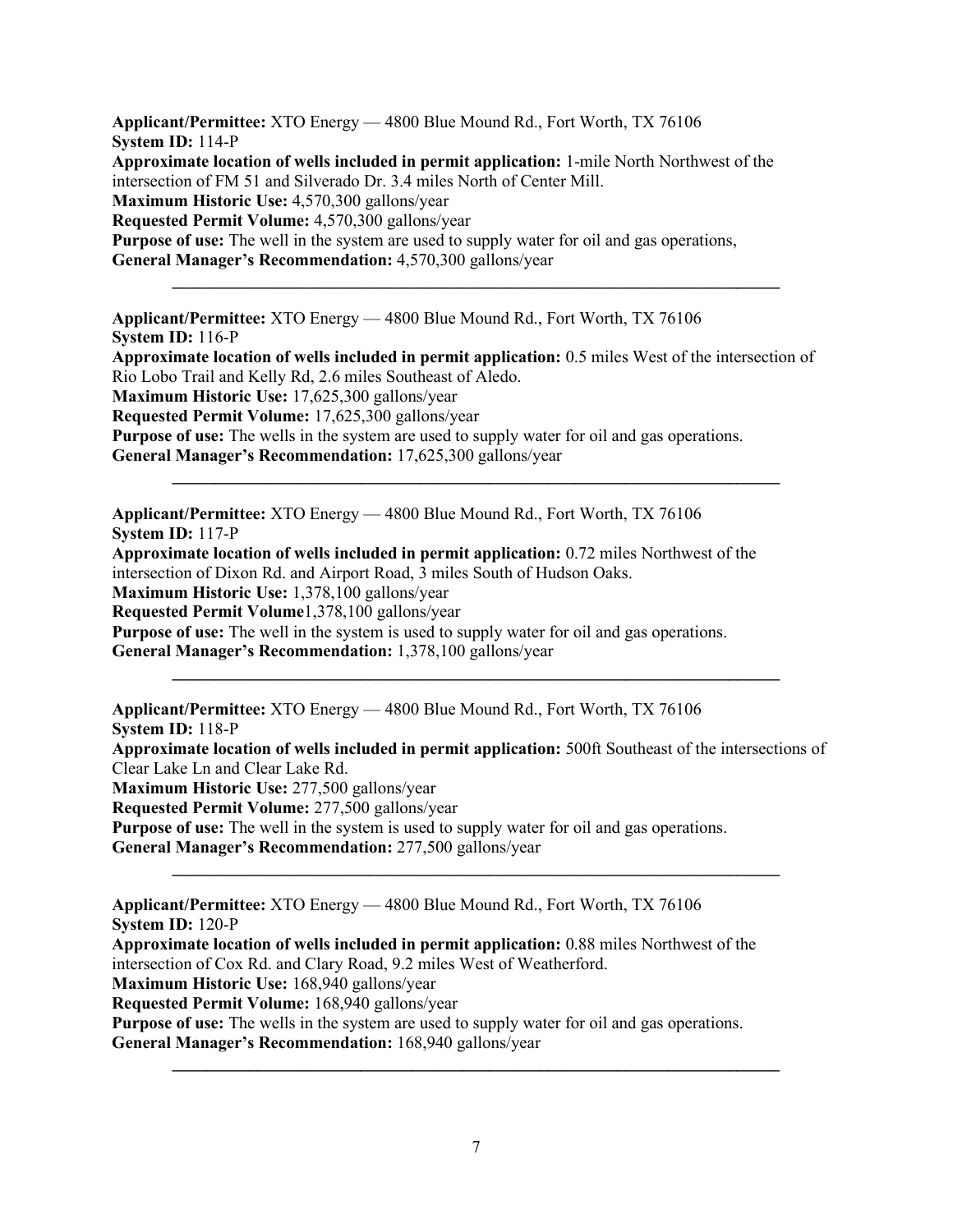**Applicant/Permittee:** XTO Energy — 4800 Blue Mound Rd., Fort Worth, TX 76106 **System ID:** 122-P **Approximate location of wells included in permit application:** .96 miles East Southeast from the intersection of Old Millsap Road and Greenwood Road, 4.3 miles East of Millsap. **Maximum Historic Use:** 3,055,210 gallons/year **Requested Permit Volume:** 3,055,210 gallons/year **Purpose of use:** The wells in the system are used to supply water for oil and gas operations. **General Manager's Recommendation:** 3,055,210 gallons/year

**\_\_\_\_\_\_\_\_\_\_\_\_\_\_\_\_\_\_\_\_\_\_\_\_\_\_\_\_\_\_\_\_\_\_\_\_\_\_\_\_\_\_\_\_\_\_\_\_\_\_\_\_\_\_\_\_\_\_\_\_\_\_\_\_\_\_\_\_\_\_\_**

**Applicant/Permittee:** XTO Energy — 4800 Blue Mound Rd., Fort Worth, TX 76106 **System ID:** 125-P **Approximate location of wells included in permit application:** 0.64 miles Northwest of the

intersection of FM 1187 and Rivercreek Ranch Ln., 2 miles Northwest of Wheatland. **Maximum Historic Use:** 977,000 gallons/year **Requested Permit Volume:** 977,000 gallons/year **Purpose of use:** The well in the system is used to supply water for oil and gas operations. **General Manager's Recommendation:** 977,000 gallons/year

**Applicant/Permittee:** D&S Investments — 220 Adams St, Weatherford, TX 76086 **System ID:** 133-P

**Approximate location of wells included in permit application:** 2518 Roark Ln., Weatherford, TX 76088

**\_\_\_\_\_\_\_\_\_\_\_\_\_\_\_\_\_\_\_\_\_\_\_\_\_\_\_\_\_\_\_\_\_\_\_\_\_\_\_\_\_\_\_\_\_\_\_\_\_\_\_\_\_\_\_\_\_\_\_\_\_\_\_\_\_\_\_\_\_\_\_**

**Maximum Historic Use:** 4,529,600 gallons/year

**Requested Permit Volume:** 4,529,600 gallons/year

**Purpose of use:** The well in the system is used for commercial water sales.

**General Manager's Recommendation:** 4,529,600 gallons/year

**Applicant/Permittee:** Larry Milton — 4473 Kelly Rd., Aledo, TX 76008 **System ID:** 153-P **Approximate location of wells included in permit application:** 4473 Kelly Road, Aledo, TX 76008 **Maximum Historic Use:** 4,780,900 gallons/year **Requested Permit Volume:** 4,780,900 gallons/year **Purpose of use:** The well was used in the past to supply water for oil and gas operations. **General Manager's Recommendation:** 4,780,900 gallons/year

**\_\_\_\_\_\_\_\_\_\_\_\_\_\_\_\_\_\_\_\_\_\_\_\_\_\_\_\_\_\_\_\_\_\_\_\_\_\_\_\_\_\_\_\_\_\_\_\_\_\_\_\_\_\_\_\_\_\_\_\_\_\_\_\_\_\_\_\_\_\_\_**

**Applicant/Permittee:** City of Alvord — 215 W. Elm St., Alvord, TX 76225

**System ID:** 011-W

**Approximate location of wells included in permit application:** Various locations around the City of Alvord.

**\_\_\_\_\_\_\_\_\_\_\_\_\_\_\_\_\_\_\_\_\_\_\_\_\_\_\_\_\_\_\_\_\_\_\_\_\_\_\_\_\_\_\_\_\_\_\_\_\_\_\_\_\_\_\_\_\_\_\_\_\_\_\_\_\_\_\_\_\_\_\_**

**Maximum Historic Use:** 81,843,024 gallons/year

**Requested Permit Volume:** 81,843,024 gallons/year

**Purpose of use:** The wells in the system are used as a public water supply for the service area of the City of Alvord, servicing approximately 1845 connections.

**\_\_\_\_\_\_\_\_\_\_\_\_\_\_\_\_\_\_\_\_\_\_\_\_\_\_\_\_\_\_\_\_\_\_\_\_\_\_\_\_\_\_\_\_\_\_\_\_\_\_\_\_\_\_\_\_\_\_\_\_\_\_\_\_\_\_\_\_\_\_\_**

**General Manager's Recommendation:** 81,843,024 gallons/year